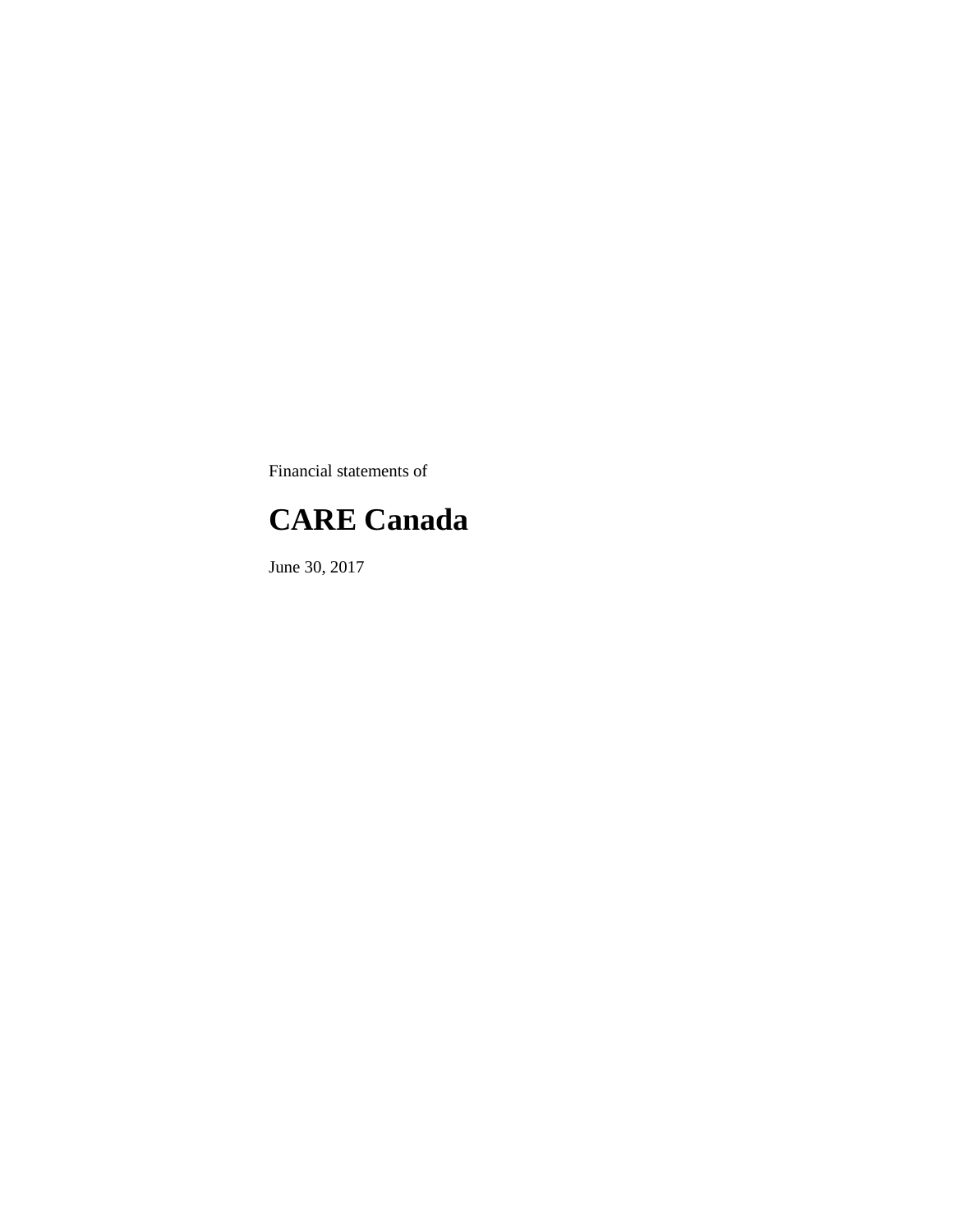June 30, 2017

### Table of contents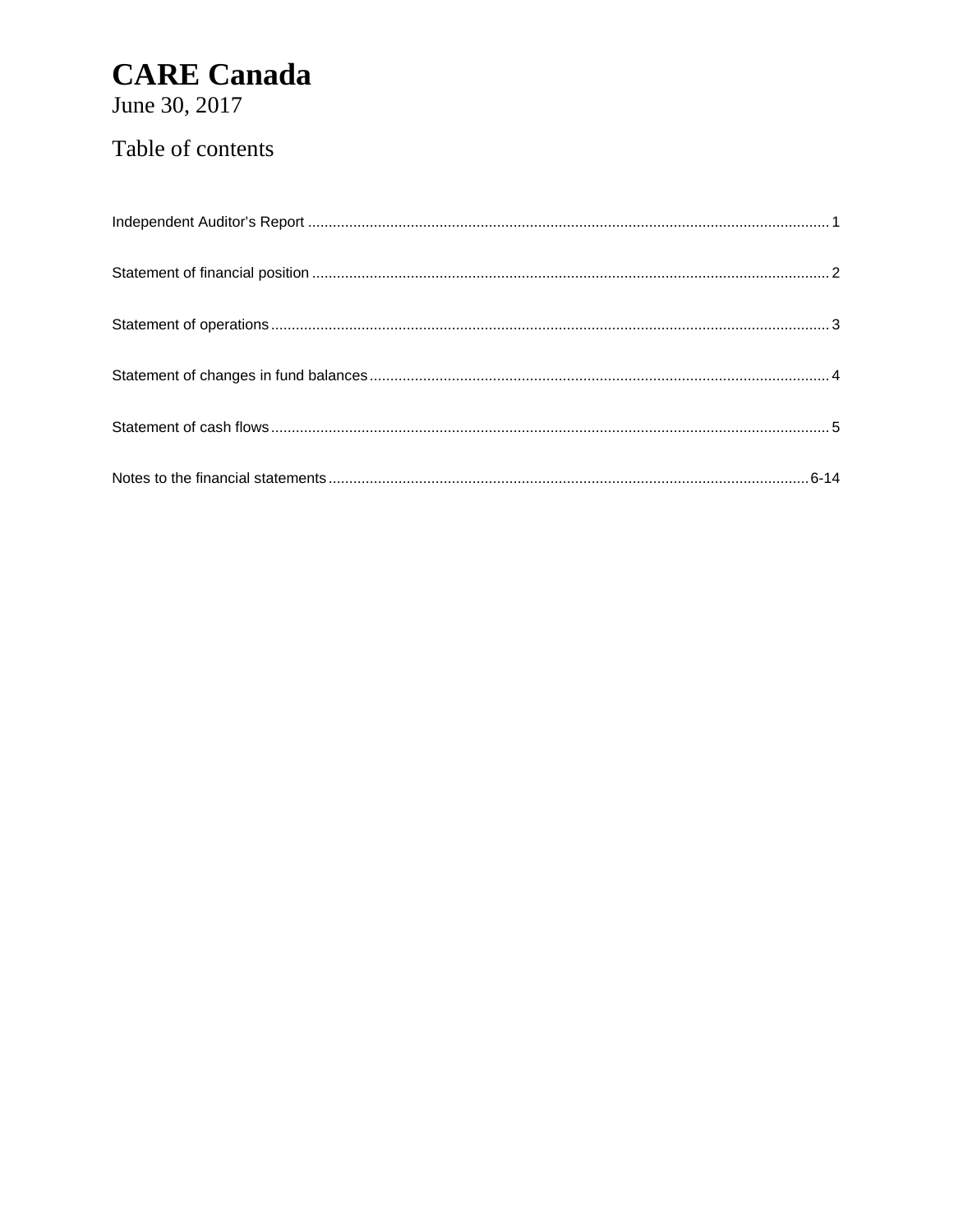# Deloitte.

Deloitte LLP 1600 - 100 Queen Street Ottawa ON K1P 5T8 Canada

Tel: (613) 236-2442 Fax: (613) 236-2195 www.deloitte.ca

### **Independent Auditor's Report**

To the Board of Directors of CARE Canada

We have audited the accompanying financial statements of CARE Canada, which comprise the statement of financial position as at June 30, 2017, and the statements of operations, changes in fund balances and cash flows for the year then ended, and a summary of significant accounting policies and other explanatory information.

#### **Management's Responsibility for the Financial Statements**

Management is responsible for the preparation and fair presentation of these financial statements in accordance with Canadian accounting standards for not-for-profit organizations, and for such internal controls as management determines is necessary to enable the preparation of financial statements that are free from material misstatement, whether due to fraud or error.

#### **Auditor's Responsibility**

Our responsibility is to express an opinion on these financial statements based on our audit. We conducted our audit in accordance with Canadian generally accepted auditing standards. Those standards require that we comply with ethical requirements and plan and perform the audit to obtain reasonable assurance about whether the financial statements are free from material misstatement.

An audit involves performing procedures to obtain audit evidence about the amounts and disclosures in the financial statements. The procedures selected depend on the auditor's judgement, including the assessment of the risks of material misstatement of the financial statements, whether due to fraud or error. In making those risk assessments, the auditor considers internal control relevant to the entity's preparation and fair presentation of the financial statements in order to design audit procedures that are appropriate in the circumstances, but not for the purpose of expressing an opinion on the effectiveness of the entity's internal control. An audit also includes evaluating the appropriateness of accounting policies used and the reasonableness of accounting estimates made by management, as well as evaluating the overall presentation of the financial statements.

We believe that the audit evidence we have obtained is sufficient and appropriate to provide a basis for our audit opinion.

#### **Opinion**

In our opinion, the financial statements present fairly, in all material respects, the financial position of CARE Canada as at June 30, 2017, and the results of its operations and its cash flows for the year then ended in accordance with Canadian accounting standards for not-for-profit organizations.

Deleiter  $11P$ 

Chartered Professional Accountants Licensed Public Accountants

November 28, 2017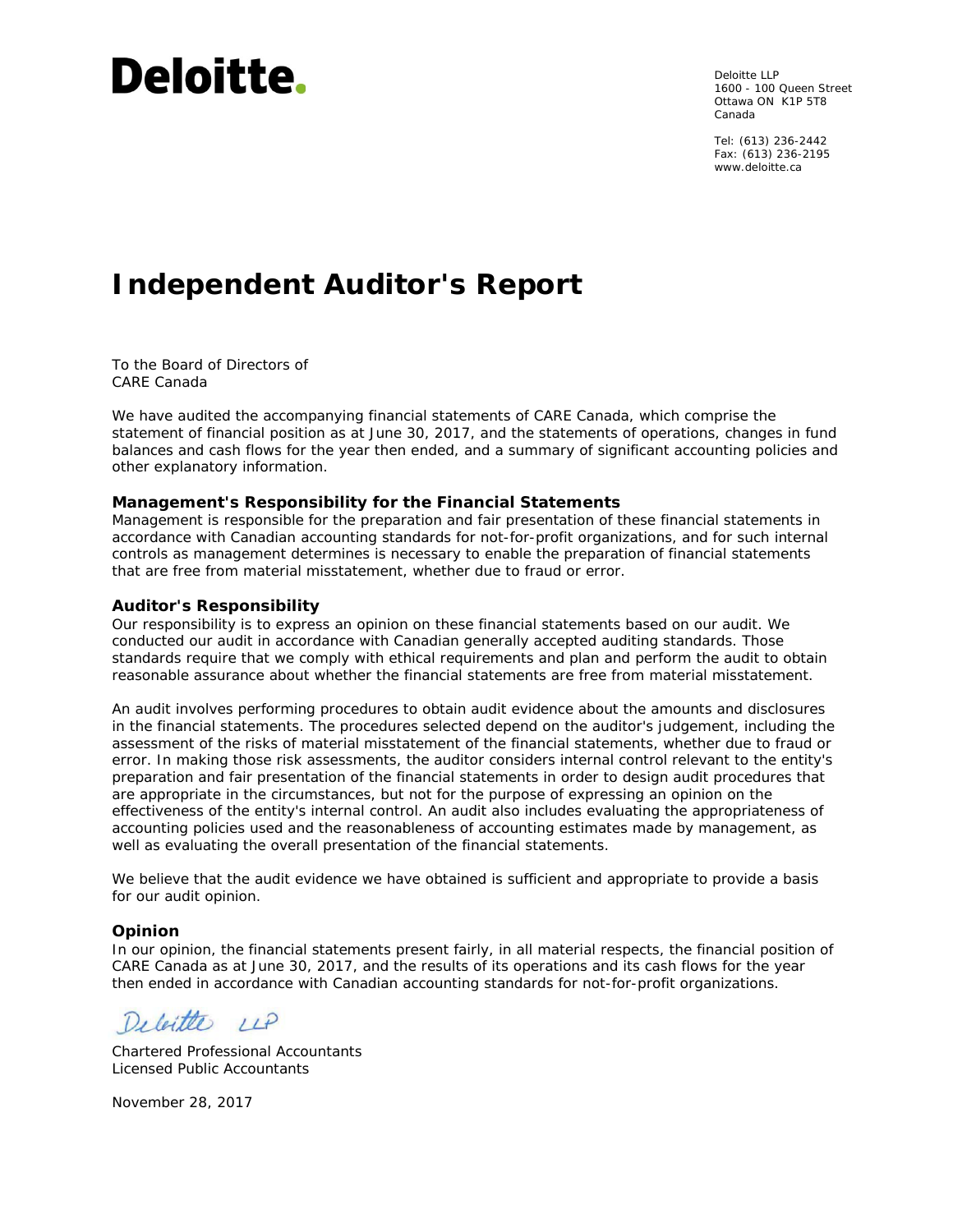### Statement of financial position

as at June 30, 2017

(in thousands of dollars)

|                                                                      | 2017   | 2016   |
|----------------------------------------------------------------------|--------|--------|
|                                                                      | \$     | \$     |
| <b>Assets</b>                                                        |        |        |
| <b>Current assets</b>                                                |        |        |
| Cash and cash equivalents                                            | 42,514 | 38,539 |
| Amounts receivable                                                   | 4,884  | 6,725  |
| Contributions receivable from donors (Note 4)                        | 5,264  | 5,779  |
| Prepaid expenses                                                     | 239    | 434    |
|                                                                      | 52,901 | 51,477 |
| Restricted investments (Note 4)                                      | 240    | 240    |
| Loans receivable (Note 9)                                            | 314    | 343    |
| Capital assets (Note 5)                                              | 3,590  | 3,690  |
| <b>Total assets</b>                                                  | 57,045 | 55,750 |
| <b>Liabilities</b><br><b>Current liabilities</b>                     |        |        |
| Accounts payable and accrued liabilities                             | 7,173  | 5,645  |
| Government remittances payable                                       | 156    | 181    |
| Deferred contributions (Note 4)                                      | 42,662 | 42,814 |
| Current portion of long-term debt (Note 6)                           | 245    | 236    |
|                                                                      | 50,236 | 48,876 |
| Long-term debt (Note 6)                                              | 84     | 329    |
| Deferred contributions (Note 4)                                      | 230    | 230    |
| <b>Total liabilities</b>                                             | 50,550 | 49,435 |
| Commitments, contingent liabilities and guarantees (Notes 10 and 11) |        |        |
| <b>Fund balances</b>                                                 |        |        |
| <b>Annual Fund</b>                                                   |        |        |
| Unrestricted                                                         | 2,825  | 2,276  |
| Invested in capital assets                                           | 3,261  | 3,125  |
| Venture and Emergency Fund                                           | 409    | 914    |
| <b>Total fund balances</b>                                           | 6,495  | 6,315  |
| <b>Total liabilities and fund balances</b>                           | 57,045 | 55,750 |

On behalf of the Board

Director Director

The accompanying notes are an integral part of the financial statements.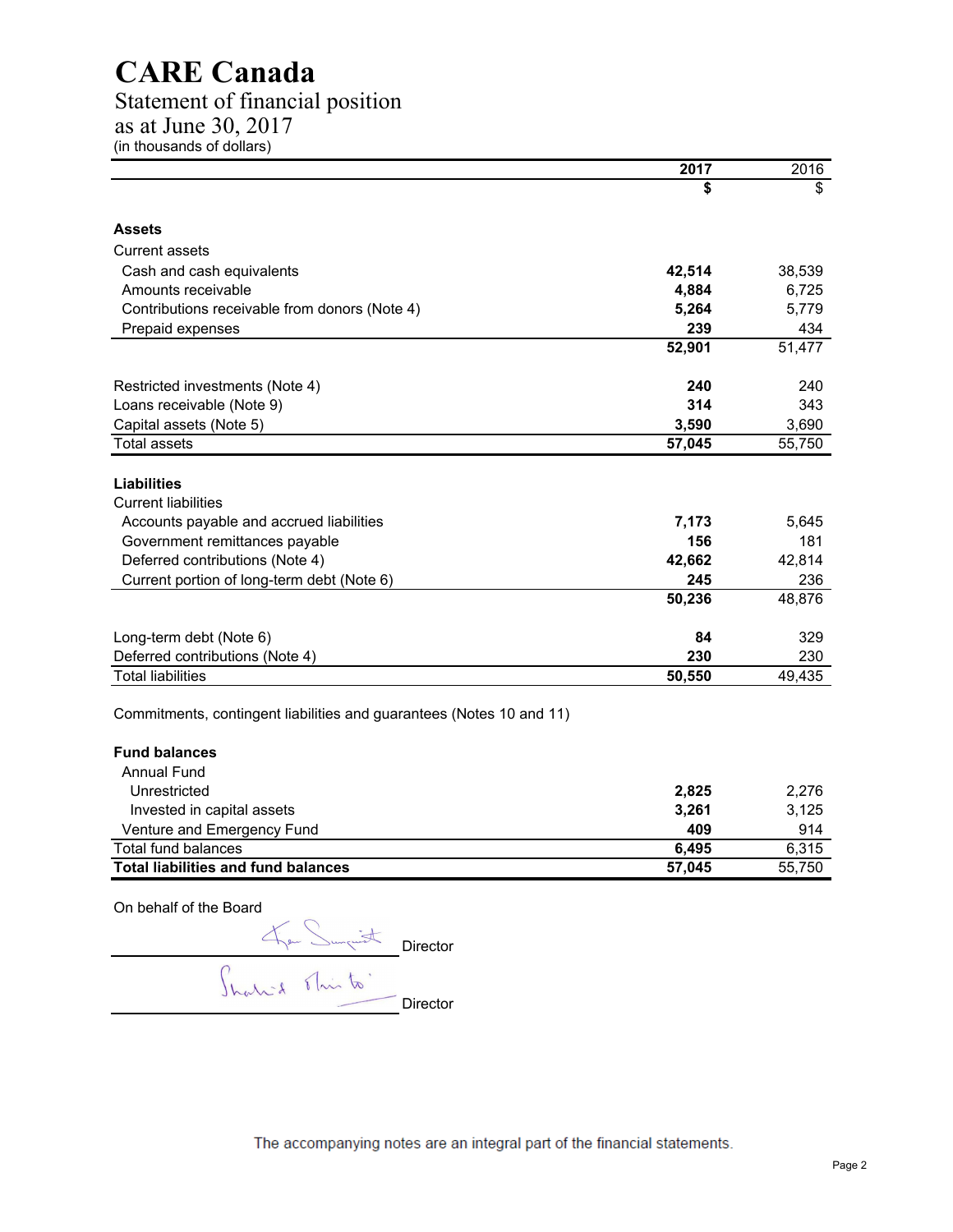Statement of operations

Year ended June 30, 2017

(in thousands of dollars)

|                                                                            | 2017    | 2016    |
|----------------------------------------------------------------------------|---------|---------|
|                                                                            | \$      | \$      |
| <b>Support and revenues</b>                                                |         |         |
| Fundraising                                                                | 10,108  | 9,201   |
| Canadian funded                                                            | 37,459  | 35,442  |
| Globally funded                                                            | 30,831  | 36,902  |
| <b>CARE</b> International Members's contributions                          | 94,371  | 56,566  |
| Miscellaneous and investment revenue                                       | 2,062   | 2,499   |
| Total support and revenues                                                 | 174,831 | 140,610 |
| <b>Expenses</b>                                                            |         |         |
| Program activities<br>Humanitarian Programs<br><b>Development Programs</b> | 88,978  | 61,018  |
| Food & Nutrition Security and Resilience to Climate Change                 | 36,987  | 31,347  |
| A Life Free from Violence                                                  | 1,447   | 2,286   |
| Sexual, Reproductive and Maternal Health                                   | 8,035   | 11,369  |
| <b>Women's Economic Empowerment</b>                                        | 19,484  | 15,575  |
| Other                                                                      | 8,726   | 9,047   |
| Country offices management                                                 | 2,484   | 2,118   |
| International programs                                                     | 1,262   | 1,268   |
|                                                                            | 167,403 | 134,028 |
| Support services                                                           |         |         |
| Management and general fees                                                | 3,682   | 3,883   |
| Fundraising, public and donor relations                                    | 2,575   | 1,399   |
| Membership in CARE International                                           | 991     | 1,198   |
|                                                                            | 7,248   | 6,480   |
| <b>Total expenses</b>                                                      | 174,651 | 140,508 |
| <b>Excess of support and revenues over expenses</b>                        | 180     | 102     |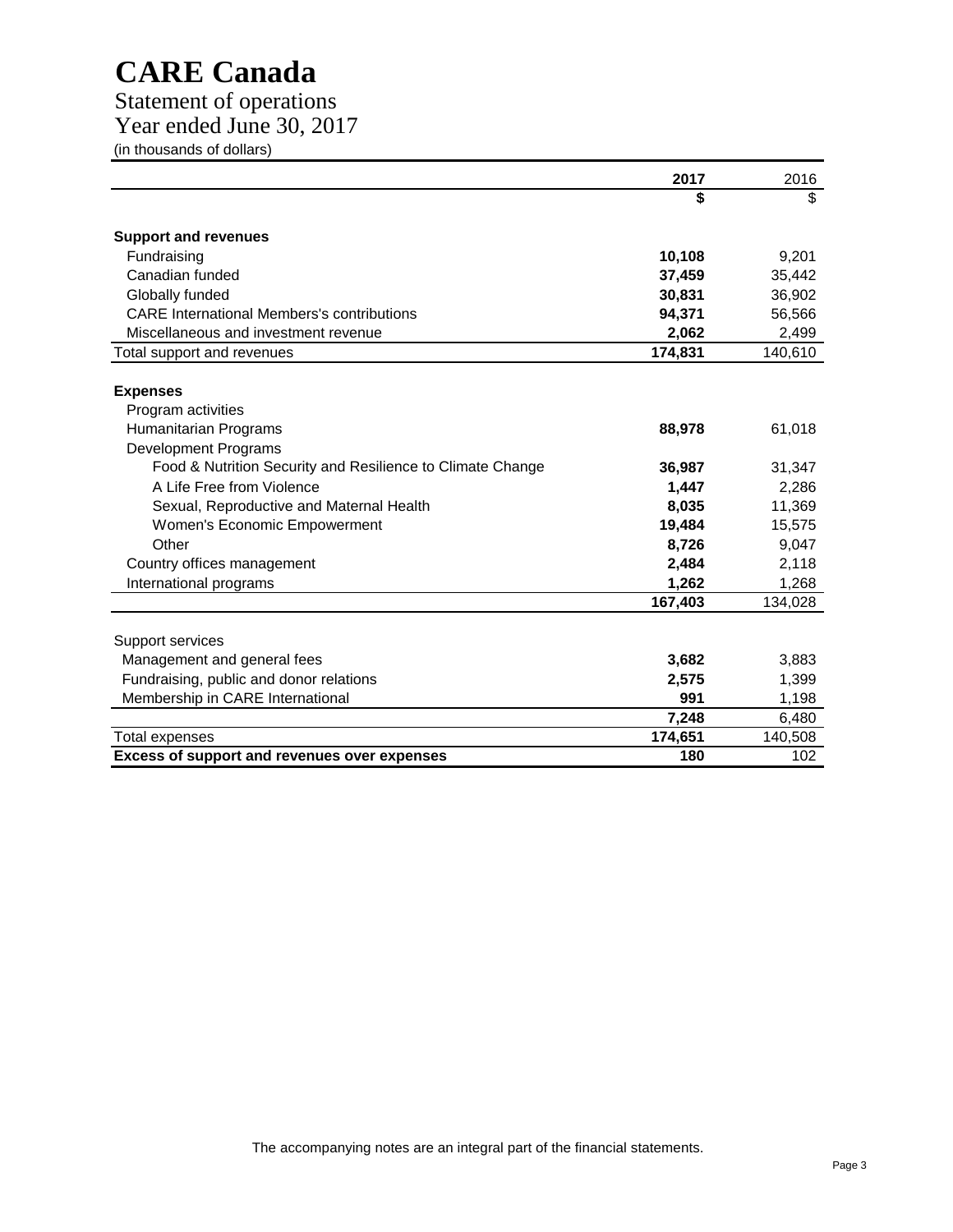Statement of changes in fund balances Year ended June 30, 2017 (in thousands of dollars)

|                                                                                                                                            |                       |                | Annual Fund  | Total |                     |
|--------------------------------------------------------------------------------------------------------------------------------------------|-----------------------|----------------|--------------|-------|---------------------|
|                                                                                                                                            | Venture and           | Invested in    |              |       |                     |
|                                                                                                                                            | <b>Emergency Fund</b> | capital assets | Unrestricted | 2017  | 2016                |
|                                                                                                                                            | \$                    | \$             | \$           | \$    | \$                  |
| Fund balances, beginning of year                                                                                                           | 914                   | 3,125          | 2,276        | 6,315 | 6,213               |
| Excess of support and revenues over expenses                                                                                               | $\blacksquare$        |                | 180          | 180   | 102                 |
| Interfund transfer (Note 3)                                                                                                                | (505)                 |                | 505          |       |                     |
| Net change in invested in capital assets <sup>1</sup>                                                                                      |                       | 136            | (136)        |       |                     |
| Fund balances, end of year                                                                                                                 | 409                   | 3,261          | 2,825        | 6,495 | 6,315               |
| Net change in invested in capital assets<br>Acquisition of capital assets<br>Amortization of capital assets<br>Repayment of long-term debt |                       |                |              |       | 107<br>(207)<br>236 |
|                                                                                                                                            |                       |                |              |       | 136                 |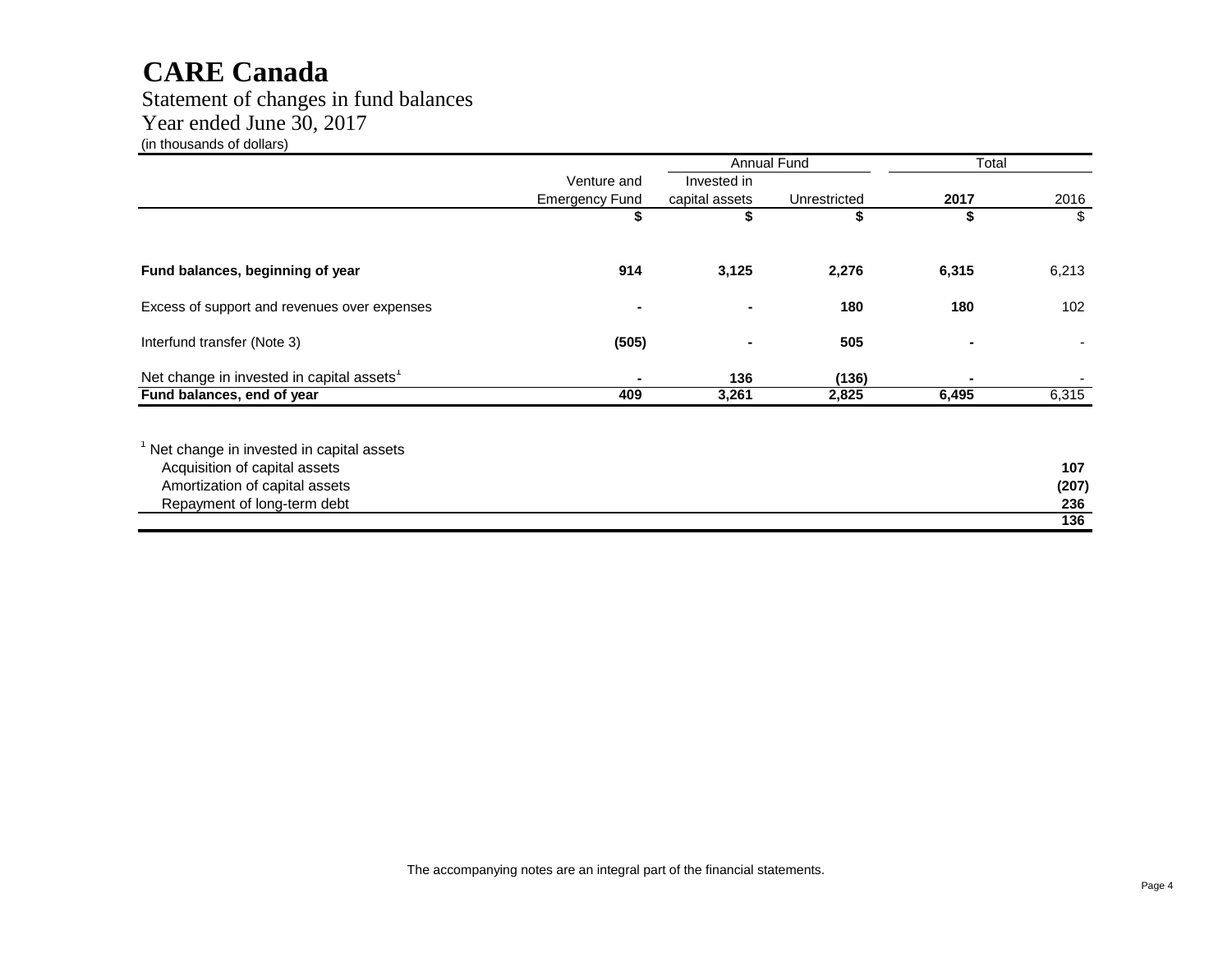Statement of cash flows Year ended June 30, 2017 (in thousands of dollars)

|                                                                   | 2017   | 2016    |
|-------------------------------------------------------------------|--------|---------|
|                                                                   | \$     | \$      |
| Net inflow (outflow) of cash related to the following activities: |        |         |
| <b>Operating</b>                                                  |        |         |
| Excess of support and revenues over expenses                      | 180    | 102     |
| Items not affecting cash:                                         |        |         |
| Amortization of capital assets                                    | 207    | 350     |
| Amortization of deferred contributions related to capital assets  |        | (23)    |
|                                                                   | 387    | 429     |
| Changes in non-cash operating working capital items:              |        |         |
| Decrease (increase) in accounts receivable                        | 1,841  | (2,605) |
| Decrease (increase) in contributions receivable from donors       | 515    | (1,046) |
| Decrease (increase) in prepaid expenses                           | 195    | (212)   |
| Increase in accounts payable and accrued liabilities              | 1,528  | 684     |
| Decrease in government remittances payable                        | (25)   | (131)   |
| Decrease (increase) in deferred contributions                     | (152)  | 6,671   |
|                                                                   | 4,289  | 3,790   |
|                                                                   |        |         |
| Investing                                                         |        |         |
| Purchase of capital assets                                        | (107)  | (174)   |
| Decrease (increase) in loans receivable                           | 29     | (2)     |
| Increase in restricted investments                                |        | (4)     |
|                                                                   | (78)   | (180)   |
| <b>Financing</b>                                                  |        |         |
| Repayment of long-term debt                                       | (236)  | (228)   |
| Net increase in cash                                              | 3,975  | 3,382   |
| Cash and cash equivalents, beginning of year                      | 38,539 | 35,157  |
| Cash and cash equivalents, end of year                            | 42,514 | 38,539  |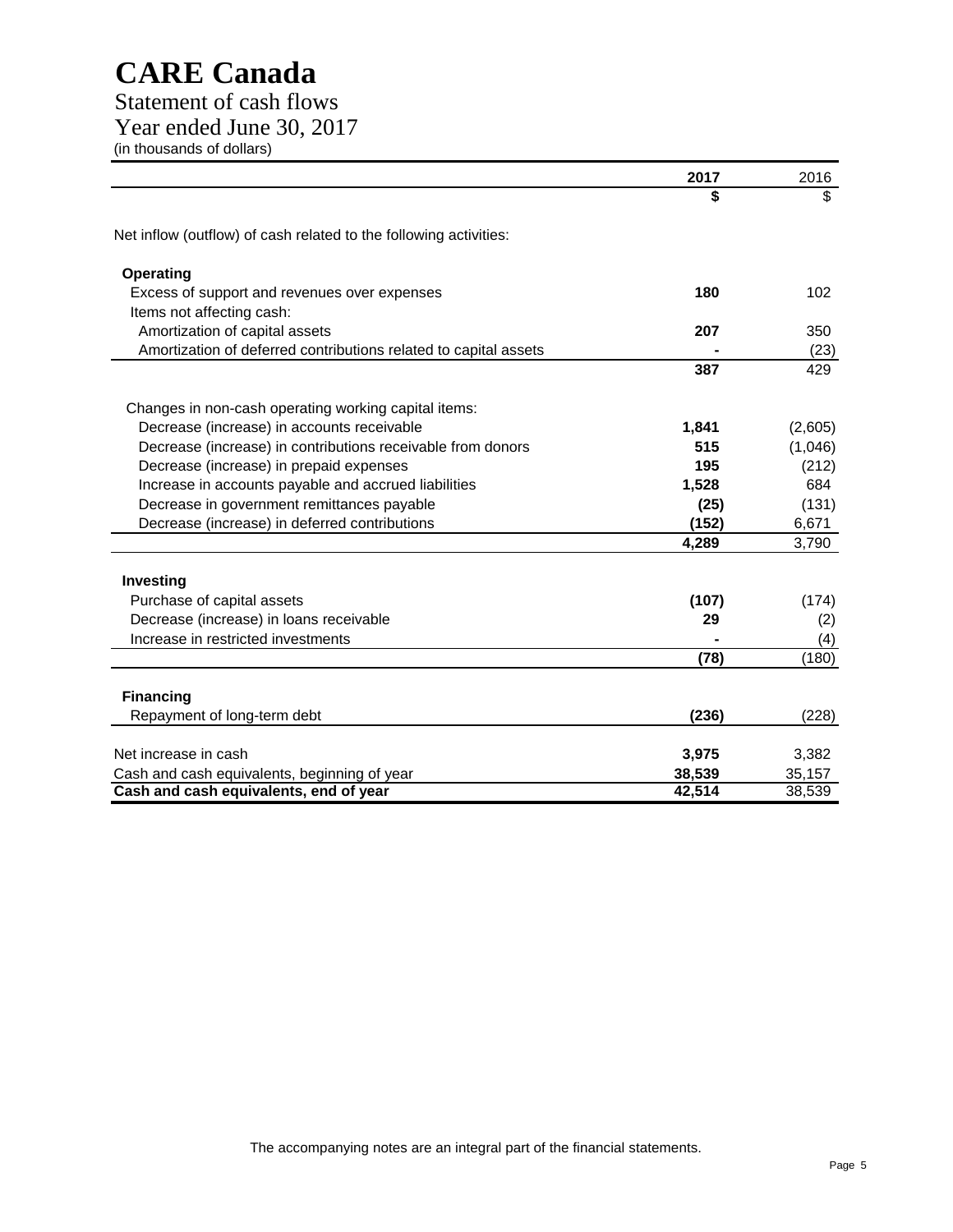### **CARE Canada** Notes to the financial statements June 30, 2017 (in thousands of dollars)

#### **1. Description**

CARE Canada was established in 1946 and was incorporated in 1977 under Part II of the Canada Corporations Act. In 2014, CARE Canada received a Certificate of Continuance under the Canada Notfor-Profit Corporations Act. CARE Canada is a not-for-profit, non-governmental organization in the field of relief, reconstruction and development in developing countries and is governed by a volunteer board of directors whose services are provided at no cost to CARE Canada.

CARE Canada is a registered charitable organization for purposes of the Income Tax Act (Canada) and as such is not subject to income tax. CARE Canada is an independent member of CARE International.

#### **2. Significant accounting policies**

#### *Basis presentation*

These financial statements include the assets and liabilities of CARE Canada's Canadian operations and the six (2016 - six) overseas Country Offices (Chad, Cuba, Indonesia, Kenya, Zambia and Zimbabwe) for which it has responsibility, and the revenues and expenses for which CARE Canada and its six overseas Country Offices enter into contracts with donors for the funding of projects.

#### *Controlled entities*

CARE Canada established the CEP Investment Trust in 2007 and provided the Trust with long-term loans to facilitate investments in Pro-Poor businesses in the Third World. CARE Canada is the sole beneficiary of CEP Investment Trust. The CEP Investment Trust financial statements have not been consolidated with CARE Canada's financial statements. The CEP Investment Trust has a December 31<sup>st</sup> year-end.

#### *Fund accounting*

CARE Canada follows the restricted fund method of accounting for contributions. To ensure observance of limitations and restrictions placed on the use of resources available to CARE Canada, the accounts of CARE Canada are classified for reporting purposes into funds in accordance with activities or objectives specified by the donors or in accordance with the directives issued by the Board of Directors. Transfers between funds are recorded as approved by CARE Canada's Board of Directors.

The Annual Fund reports resources to be used for CARE Canada's programs and administrative activities. This fund reports unrestricted resources and restricted contributions.

The Venture and Emergency Fund includes donations and contributions that the use of which is restricted by the donors for:

- the Emergency Relief Rapid Response Program to be used as a vehicle to help at the very onset of a crisis; and
- the Pro-Poor Business Program to be used to effectively reduce poverty by utilizing market mechanisms and business enterprise functions designed to put more income into the hands of poor people.

#### *Revenue recognition*

Unrestricted contributions are recorded as revenue of the Annual Fund in the year received or receivable, if the amount can be reasonably estimated and collection is reasonably assured.

Restricted contributions related to general operations are recognized as revenue in the Annual Fund in the year in which the related expenses are incurred.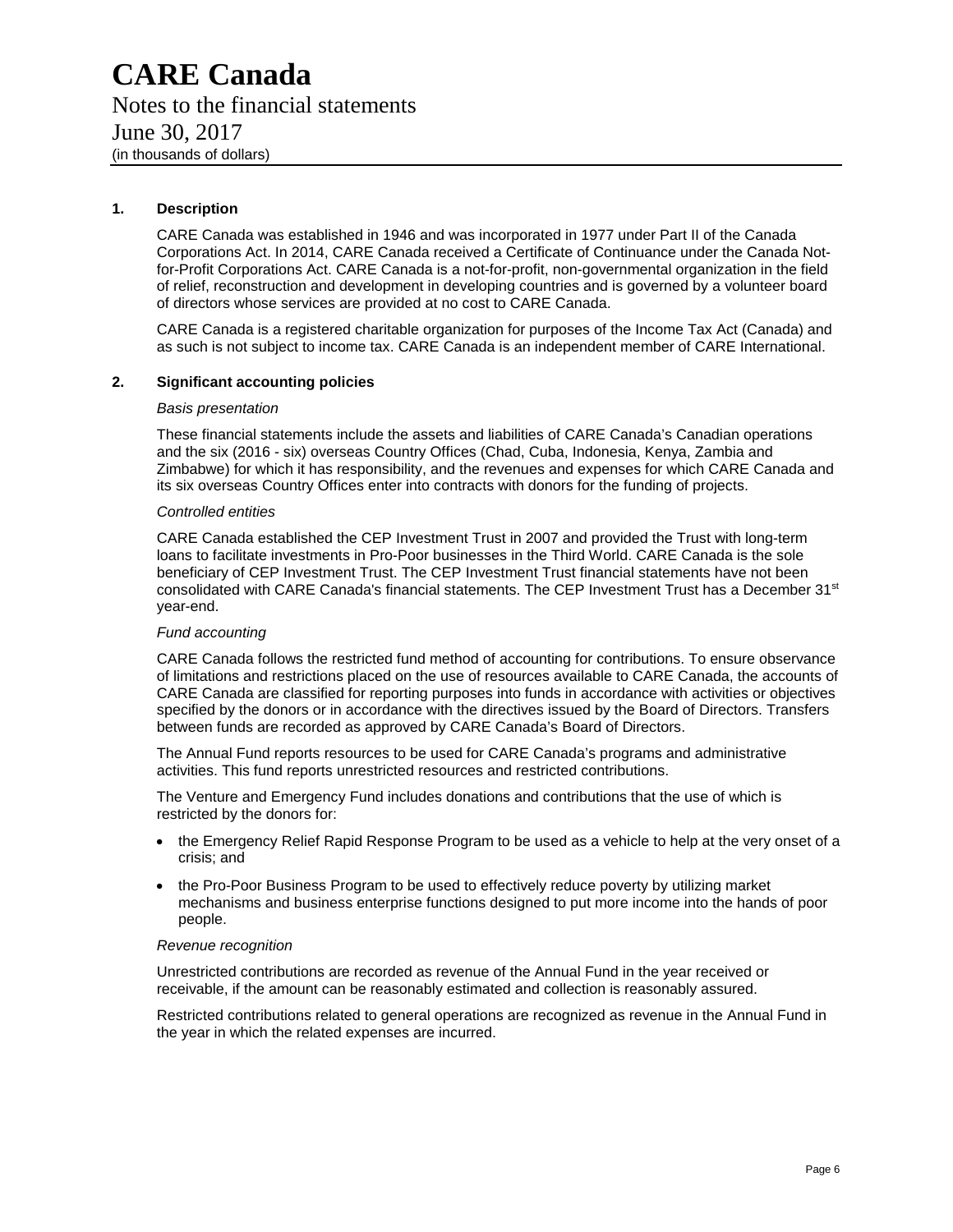#### **2. Significant accounting policies (continued)**

#### *Revenue recognition (continued)*

Investment income earned on the Venture and Emergency Fund is recognized as revenue in the Venture and Emergency Fund or the Annual Fund depending on the nature of any restrictions imposed by the donor. Other investment income is recognized as income of the Annual Fund when earned.

Canadian funded:

CARE Canada enters into contracts with the Canadian Government (the Department of Global Affairs Canada (GAC)) and other donors for the funding of projects in various countries. These funds are recorded as revenue of the Annual Fund as related expenses are incurred. Any indirect costs recovery, management fee or procurement fee that is applicable to CARE Canada are recorded as revenue of the Annual Fund in accordance with the terms in the individual contracts.

The portion of the contributions that relates to a future period is deferred and recognized as revenue of the Annual Fund in the period that the contributions are spent. Any contribution expended in excess of the contributions received from the donors is shown in the statement of financial position as contributions receivable from donors.

#### Contributions and donated services:

Contributions in kind received from multilateral donors, the Canadian Government and other organizations are recorded as revenue and program activity expenses at fair value.

Wherever government and local communities in countries in which CARE Canada operates contribute labour services, transportation and storage facilities to various projects, the value of such contributions is not reflected in the financial statements because of the difficulty of measurement.

Similarly, contributions in kind by various media for public information and fundraising campaigns are not reflected in the financial statements because of the difficulty of measurement.

Donated capital assets are capitalized and amortized and contributions received towards the acquisition of capital assets are deferred and amortized to revenue on the same basis as the related depreciable capital assets are amortized.

#### *Expense allocation*

CARE Canada's expenses are recorded and reported by program and support services. The Organization incurs a number of general support expenses that are common to the administration of CARE Canada and its programs. General support expenses incurred in CARE Canada's Canadian operations are included under "Country offices management", "International programs", "Management and general" and "Fundraising, public and donor relations". There is no allocation of Canadian general support expenses to different program activities. General support expenses, such as budgeting, accounting, human resources, and information technology, incurred in CARE Canada's six (2016 - six) overseas Country Offices are allocated to program activities. Personnel costs are allocated based on the percentage of relevant employees' time involved in supporting the program and other operating and general expenses are allocated on a proportionate basis relating to the function. Such allocations are reviewed, updated and applied on a prospective basis.

#### *Financial instruments*

CARE Canada's financial instruments consist of cash and cash equivalents, accounts receivable, contributions receivable from donors, restricted investments, loans receivable, accounts payable and accrued liabilities, government remittances payable and long-term debt.

CARE Canada initially measures its financial assets and liabilities at fair value. They subsequently measure all its financial assets and liabilities at amortized cost, except for cash and cash equivalents and investments which are measured at fair value.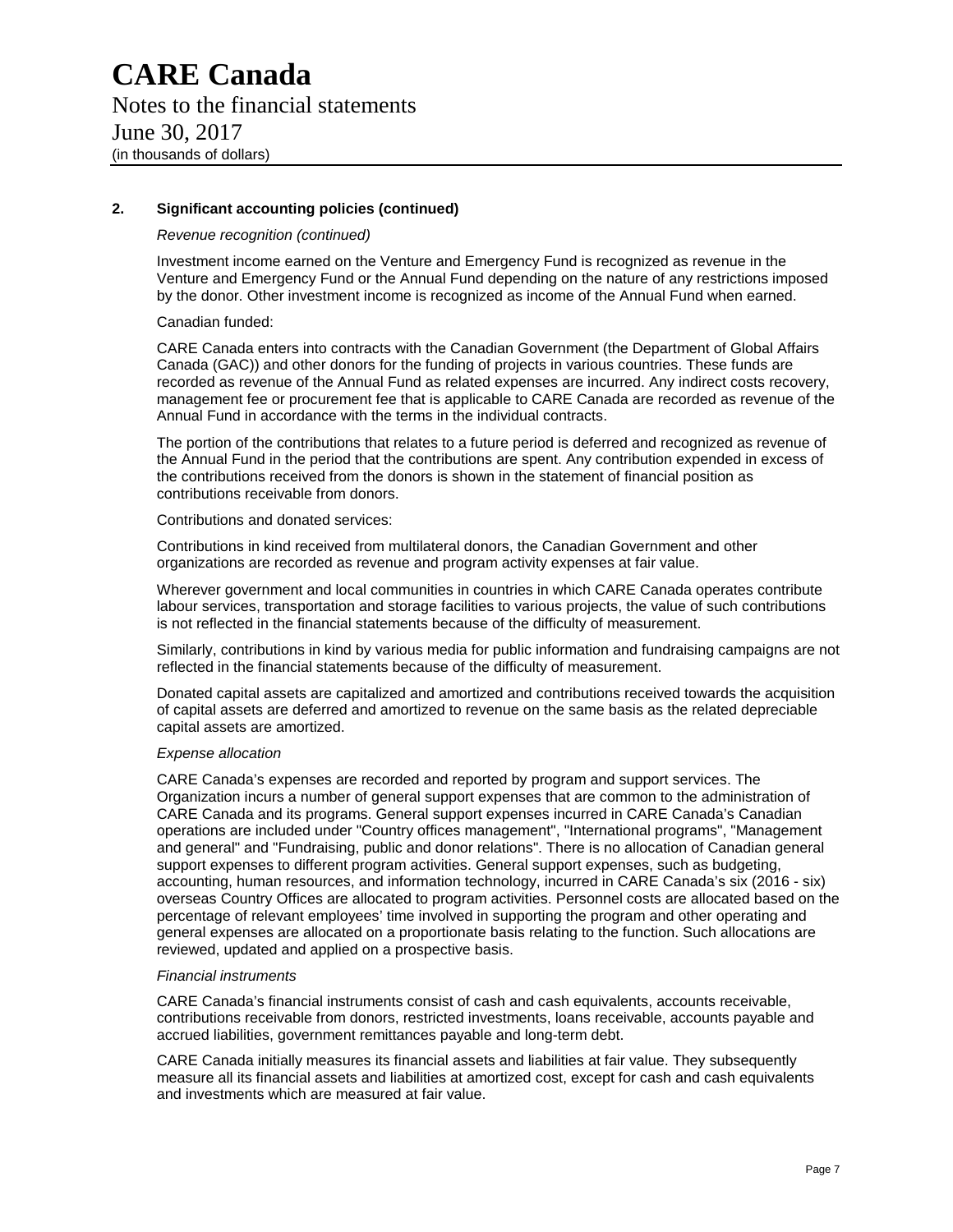#### **2. Significant accounting policies (continued)**

#### *Cash and cash equivalents*

Cash and cash equivalents include internally restricted and unrestricted cash and cash equivalents that are readily convertible to a known amount of cash. In accordance with the Investment Policy approved by the Board of Directors, cash and cash equivalents are held in highly liquid investments which are readily convertible to a known amount of cash and are subject to an insignificant risk of change in value.

#### *Capital assets*

Capital assets acquired for direct use in donor-funded projects are expensed in the year of acquisition as CARE Canada is not entitled to ownership. Those that are not project-specific are capitalized and amortized over their estimated useful lives. Contributed capital assets are recorded at fair value at the date of contribution.

For internally used software, the acquisition costs of software licenses and associated consulting costs and the payroll costs of employees directly associated with implementation of the asset are capitalized. The costs of software maintenance, training and data conversion are expensed in the period incurred.

Amortization is provided on a straight-line basis over the estimated useful lives as follows:

| <b>Buildings</b>       | 10 and 40 years            |
|------------------------|----------------------------|
| <b>Vehicles</b>        | 3 years                    |
| Leasehold improvements | Over the term of the lease |
| Office equipment       | 5 years                    |
| Computer equipment     | 3 years                    |
| Computer software      | 1 to 3 vears               |

Over the term of the lease 1 to 3 years

Land is not amortized due to its infinite life.

#### *Impairment of long-lived assets*

Long-lived assets are reviewed for impairment whenever events or changes in circumstances indicate that their carrying amount may not be recoverable. An impairment loss is recognized when the asset no longer has long-term service potential. The amount of the impairment loss is determined as the excess of the net carrying value of the asset over its residual value.

#### *Foreign currency translation*

Monetary assets and liabilities denominated in foreign currencies are translated into Canadian dollars at exchange rates in effect at the statement of financial position date. All other assets and liabilities are translated at their historical rate. Revenue and expense items are translated using average monthly rates. Any resulting foreign exchange gains or losses are recorded in the statement of operations.

#### *Use of estimates*

The preparation of financial statements in accordance with Canadian accounting standards for not-forprofit organizations requires management to make estimates and assumptions that affect the reported amounts of assets and liabilities and disclosures of contingent assets and liabilities at the date of the financial statements and the reported amounts of revenues and expenses during the period. Significant estimates include assumptions used in estimating the recoverability of project expenditures and the determination of the allowance for doubtful contributions receivable from donors, the useful life of capital assets, the fair value of investments, the amount of accrued liabilities and the fair value of contributions in kind. Actual results could differ from management's best estimates as additional information becomes available in the future.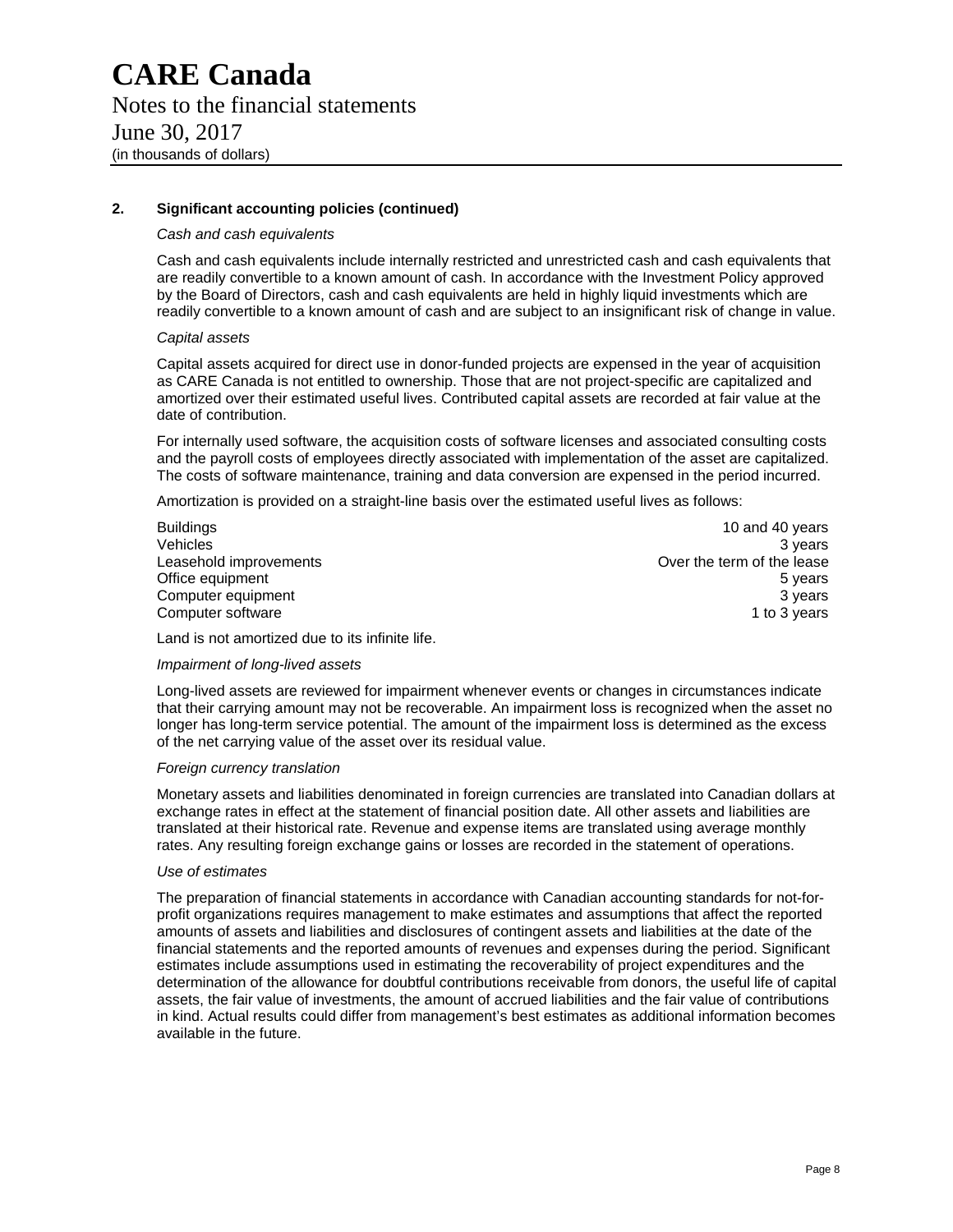#### **3. Capital management**

CARE Canada's objectives in managing capital are:

- a) to ensure that sufficient financial resources are in place to deliver on the priorities set by the Board of Directors during its annual budget and business plan review;
- b) to safeguard its ability to continue as a charitable organization and meet the objectives of the different funds as described in Note 2;
- c) to maintain the Annual Fund unrestricted reserve to an equivalent of a minimum of six months of operating expenses; and
- d) to invest funds in financial instruments that conform to investment policy and which present a low risk for CARE Canada.

CARE Canada manages several funding agreements with external restrictions that specify the conditions for using these financial resources. CARE Canada has complied with the requirements respecting these restricted contributions. CARE Canada monitors its capital by reviewing various financial metrics, including cash flows and variances to forecasts and budgets.

During the year, CARE Canada transferred an amount of \$ 505 of the Emergency Fund into the unrestricted Annual Fund to cover the education, training and logistics of the emergency relief through CARE's rapid response team.

Capital management objectives, policies and procedures are unchanged since the preceding year. CARE Canada has complied with all the capital requirements.

#### **4. Deferred contributions**

Short-term deferred contributions represent externally restricted contributions to fund program expenses for the next twelve months.

|                                      | 2017      | 2016      |
|--------------------------------------|-----------|-----------|
|                                      | \$        | \$        |
| Balance, beginning of year           |           |           |
| Short-term deferred contributions    | 42,814    | 36,143    |
| Contributions receivable from donors | (5,779)   | (4,733)   |
|                                      | 37,035    | 31,410    |
| Amounts received during the year     |           |           |
| Cash                                 | 154,130   | 126,805   |
| In-kind (Note 7)                     | 14,133    | 13,322    |
|                                      | 168,263   | 140,127   |
| Amounts recognized as revenue        | (167,900) | (134,502) |
|                                      | 363       | 5,625     |
| Balance, end of year                 | 37,398    | 37,035    |
| Balance, end of year represented by: |           |           |
| Short-term deferred contributions    | 42,662    | 42,814    |
| Contributions receivable from donors | (5,264)   | (5,779)   |
|                                      | 37,398    | 37,035    |

Contributions receivable include \$ 719 (2016 - \$ 1,298) associated with projects held with GAC.

Short-term deferred contributions include \$ 3,390 (2016 - \$ 4,427) of unliquidated advances. This amount is included in amounts receivable on the statement of financial position.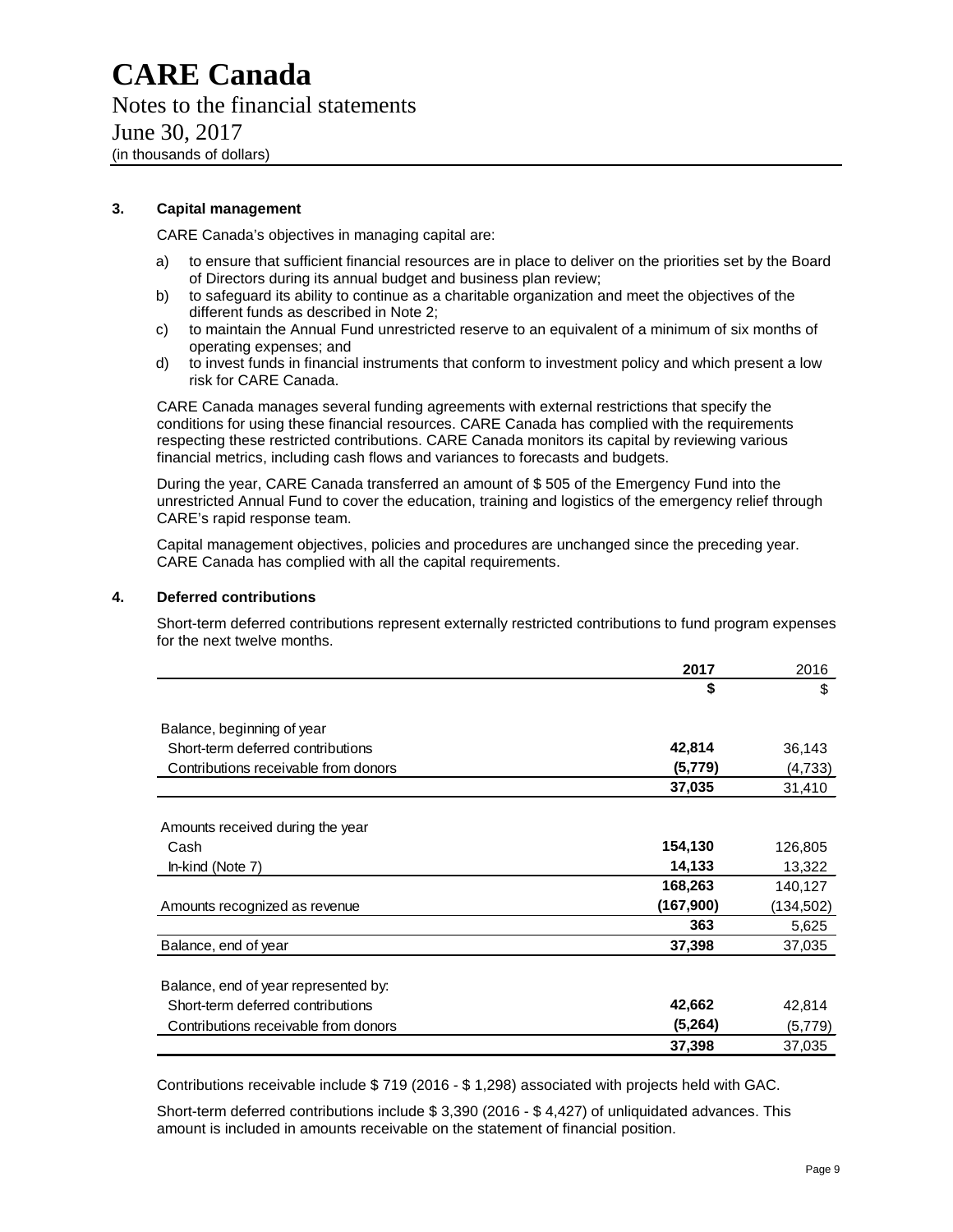#### **4. Deferred contributions (continued)**

Long-term deferred contributions of \$ 230 (2016 - \$ 230) are represented by restricted investments in fixed income securities. The principal of \$ 230 must be maintained until 2031. The fair value of the restricted investments is \$ 240 (2016 - \$ 240).

Coupon rates on the bonds as at June 30, 2017 range between 2.12% and 2.57% (2016 - between 2.12% and 2.57%) and will mature between December 2017 and December 2019 (2016 - December 2017 and December 2019).

#### **5. Capital assets**

|                        |        |                    | 2017     | 2016     |
|------------------------|--------|--------------------|----------|----------|
|                        |        | <b>Accumulated</b> | Net book | Net book |
|                        | Cost   | amortization       | value    | value    |
|                        | \$     | \$                 | \$       | \$       |
|                        |        |                    |          |          |
| Land                   | 249    |                    | 249      | 249      |
| <b>Buildings</b>       | 4,503  | 1,424              | 3,079    | 3,208    |
| Vehicles               | 1,253  | 1,162              | 91       | 154      |
| Leasehold improvements | 79     | 79                 |          |          |
| Office equipment       | 545    | 512                | 33       | 34       |
| Computer equipment     | 723    | 633                | 90       | 45       |
| Computer software      | 3,700  | 3,652              | 48       |          |
|                        | 11,052 | 7,462              | 3,590    | 3,690    |

Cost and accumulated amortization as at June 30, 2017 amounted to \$ 10,918 and \$ 7,228, respectively.

#### **6. Long-term debt**

|                                                                                                                                                                                                                                        | 2017  | 2016  |
|----------------------------------------------------------------------------------------------------------------------------------------------------------------------------------------------------------------------------------------|-------|-------|
|                                                                                                                                                                                                                                        | \$    |       |
| Mortgage, payable in monthly instalments of \$21, including<br>principal and interest, at an annual rate of 3.80%, secured by land<br>and a building with a net book value of $$3,327$ (2016 - $$3,457$ ),<br>maturing in October 2018 | 329   | 565   |
| Less current portion                                                                                                                                                                                                                   | (245) | (236) |
|                                                                                                                                                                                                                                        | 84    | 329   |

Estimated principal repayments over the next two years based on current terms and conditions are as follows:

|              | æ<br>Φ |
|--------------|--------|
| 2018<br>2019 | 245    |
|              | 84     |
|              | 329    |

The fair value of the mortgage approximates its book value.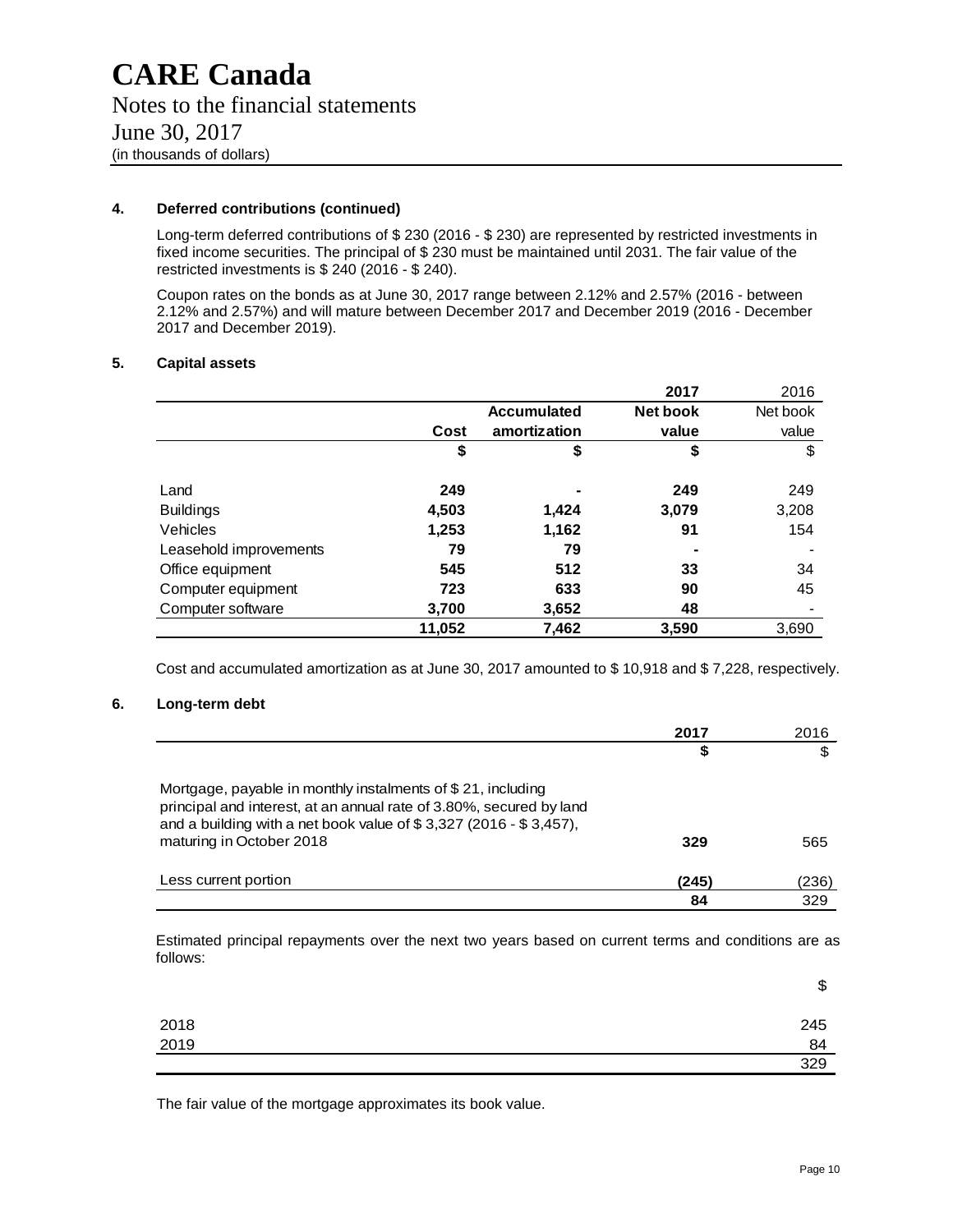#### **7. Contributions-in-kind**

Contributions in kind received from multilateral donors, Government of Canada and other organizations are recorded as revenue and program activity expenses at fair value. Contributions-in-kind included in revenue and program activity expenses are as follows:

|          | 2017           | 2016   |
|----------|----------------|--------|
|          | \$             | \$     |
| Zimbabwe | 6,710          | 2,248  |
| Kenya    | 7,423          | 11,059 |
| Zambia   | ٠              | 10     |
| Nepal    | $\blacksquare$ | 5      |
|          | 14,133         | 13,322 |

#### **8. Pension plan**

The pension plan for employees of CARE Canada (the "Plan") is a defined contribution plan covering all employees of CARE Canada who meet eligibility requirements as specified in the Plan Agreement. CARE Canada is required to contribute 5% of the employee's gross earnings for all members. CARE Canada contributed \$ 310 (2016 - \$ 242) during the year.

#### **9. Controlled entity**

CARE Canada has committed to provide funds to CEP Investment Trust to fund certain investment activities. The loan is unsecured and without any established term of repayment. The fair value of the loans receivable is approximately \$ 314 (2016 - \$ 343).

As at December 31, 2016, CEP Investment Trust had total assets of \$ 317 (2015 - \$ 334), total liabilities of \$ 326 (2015 - \$ 343) and a capital deficit of \$ 9 (2015 - deficit of \$ 9). Total revenues in 2016 were \$ 3 (2015 - \$ 5) and expenses were \$ 3 (2015 - \$ 28). The CEP Investment Trust made a capital distribution of \$ 20 to CARE Canada in 2016 (2015 - \$ 113).

#### **10. Commitments and contingent liabilities**

#### *Leases*

CARE Canada is committed under operating leases in Country Offices and in Canada as follows:

|      | Ψ   |
|------|-----|
|      |     |
| 2018 | 486 |
| 2019 | 84  |
| 2020 | 6   |
| 2021 |     |
|      | 577 |

#### *Legal actions*

In the ordinary course of business, CARE Canada becomes involved in various legal actions. While the ultimate effect of such actions cannot be ascertained at this time, management believes that their resolution will not have a material adverse effect on the financial statements.

\$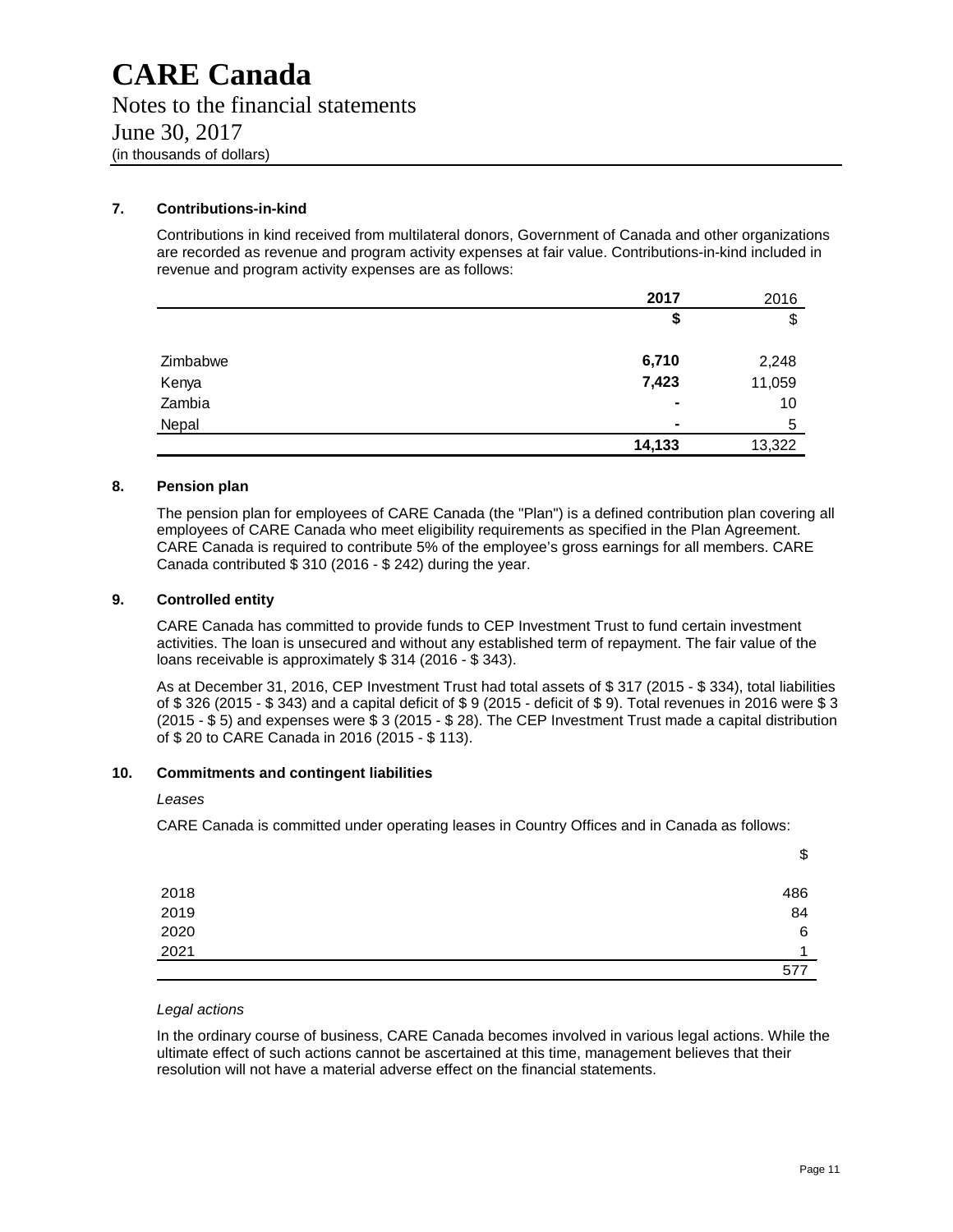#### **10. Commitments and contingent liabilities (continued)**

#### *Uncertain tax position*

CARE Canada has appealed and is currently negotiating a disputed tax assessment related to expatriate CARE International staff in Kenya. The maximum exposure is currently established at \$ 3,010 (2016 - \$ 3,010) under which CARE Canada's portion is estimated at \$ 660 (2016 - \$ 660). A portion of CARE Canada's estimated exposure has been reflected in these financial statements.

#### *Credit facility*

An unsecured line of credit of \$ 2,000, renewable on an annual basis is available for use by CARE Canada. Advances under the line of credit bear interest at the bank's prime rate and are repayable on demand. As at June 30, 2017, there was no outstanding balance (2016 - Nil). A funded project in Cuba by GAC required a letter of guarantee of \$ 500. This reduces the amount of available credit.

#### **11. Guarantees**

As stated in Note 2, the contributions from GAC and other contributions are subject to restrictions as to the use of the funds. CARE Canada's accounting records, as well as those of member institutions subcontracted to execute the projects, are subject to audit by GAC and other funding agencies to identify instances, if any, in which the amounts charged to projects have not complied with the agreed terms and conditions, and which, therefore, would be refundable to the funding agency. Adjustments to the financial statements as a result of these audits, if any, will be recorded in the period in which they become known.

#### **12. Allocation of expenses**

A portion of program activities are related to administration costs incurred in CARE Canada's six (2016 six) overseas Country Offices. These costs have been allocated as follows:

|                                                            | 2017    | 2016    |
|------------------------------------------------------------|---------|---------|
|                                                            | \$      | \$      |
| Allocated to:                                              |         |         |
| Program activities                                         |         |         |
| Humanitarian Programs                                      | 2 1 0 9 | 1 3 6 9 |
| Development Programs:                                      |         |         |
| Food & Nutrition Security and Resilience to Climate Change | 1 3 9 7 | 468     |
| A Life Free from Violence                                  | 12      | 166     |
| Sexual, Reproductive and Maternal Health                   | 656     | 727     |
| Women's Economic Empowerment                               | 937     | 438     |
| Other                                                      | 972     | 887     |
|                                                            | 6083    | 4 0 5 5 |
|                                                            |         |         |
| <b>Allocated from:</b>                                     |         |         |
| Support services                                           | 6083    | 4 0 5 5 |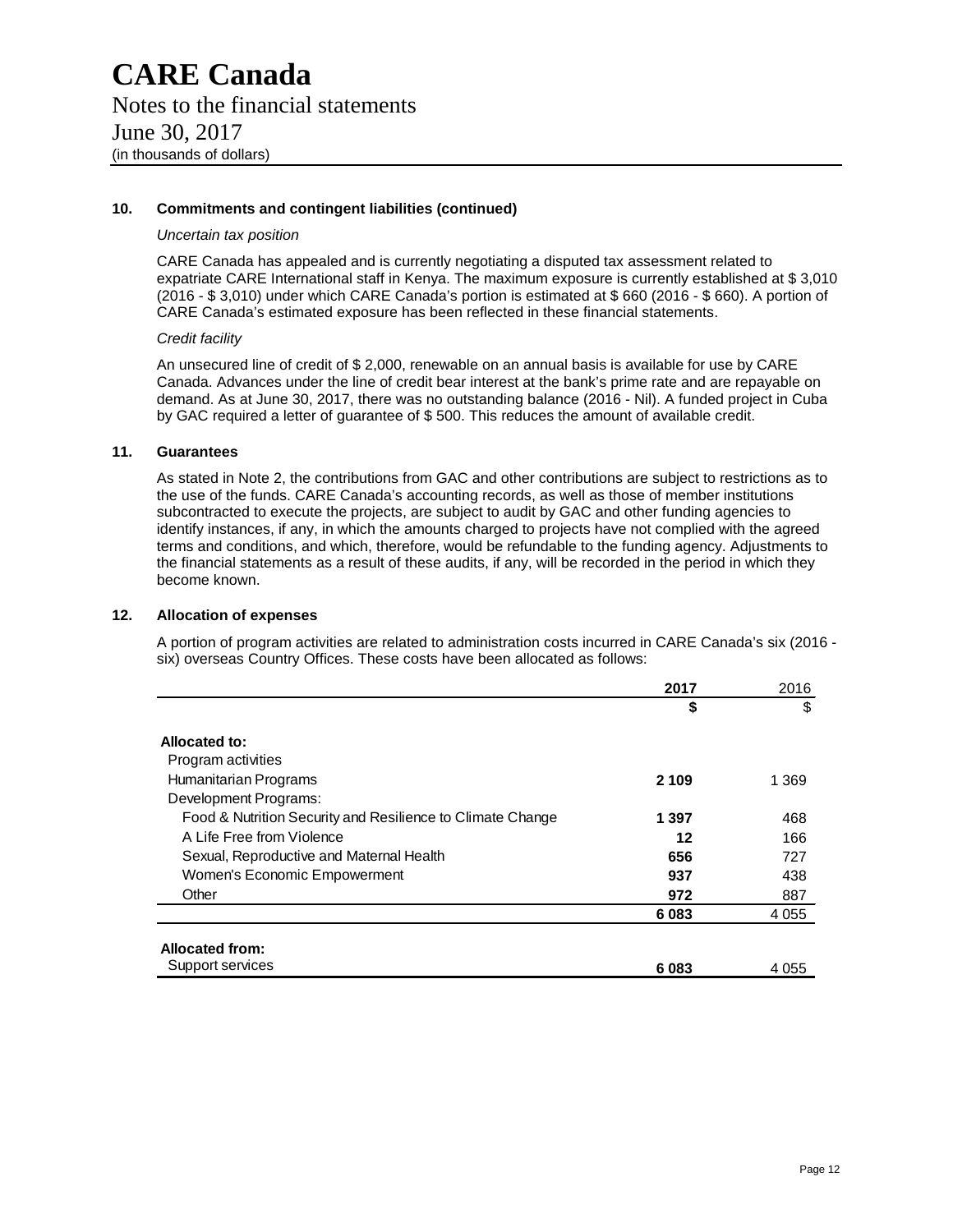#### **13. Financial instruments**

#### *Fair values*

The carrying values of accounts receivable, contributions receivable from donors, accounts payable and accrued liabilities and government remittances payable approximate their fair value due to the relatively short periods to maturity of the instruments.

Refer to Notes 4 and 6 for fair values related to CARE Canada's other financial instruments.

#### *Investment risk*

CARE Canada's Board of Directors has approved an Investment Policy that provides the guidelines for managing the investments of the organization. The overall objective of CARE Canada's investment program is to allocate the assets of CARE Canada in order to support the strategic and operational objectives of the organization.

#### *Foreign exchange risk*

CARE Canada operates internationally, giving rise to significant exposure to market risks from changes in interest rates and foreign exchange rates. CARE Canada does not use derivatives to hedge its foreign exchange risk but relies on prudent cash management practices to minimize exposure to foreign exchange risk.

|                          |                 | 2017               |          | 2016        |
|--------------------------|-----------------|--------------------|----------|-------------|
|                          | <b>Monetary</b> | <b>Monetary</b>    | Monetary | Monetary    |
|                          | assets          | <b>liabilities</b> | assets   | liabilities |
|                          | \$              | \$                 | \$       | \$          |
| United States Dollars    | 11,572          | 9,080              | 18,888   | 8,934       |
| <b>British Pounds</b>    | 1,385           |                    | 3,619    | 394         |
| Euros                    | 4,359           | 2,455              | 963      | 695         |
| Chad XAF                 | 3,172           | 1,802              | 2,466    | 2,973       |
| Cuban Pesos              | 8               |                    | 6        | 2           |
| <b>Indonesian Rupiah</b> | 52              | 138                | 66       | 357         |
| Kenyan Shilling          | 1,455           | 1,849              | 1,768    | 1,909       |
| Zambia Kwacha            | 232             | 885                | 110      | 445         |
|                          | 22,235          | 16,209             | 27,886   | 15,709      |

Amounts denominated in foreign currencies are as follows:

Monetary assets include cash and cash equivalents, accounts receivable and contributions receivable from donors. Monetary liabilities include accounts payable and accrued liabilities and deferred contributions.

#### *Credit risk*

Credit risk arises from the potential that one party to a financial instrument will fail to discharge an obligation and cause the other party to incur a financial loss.

The maximum credit exposure of CARE Canada is represented by the fair value of the investments and all receivables as presented in the statement of financial position.

#### *Interest rate risk*

Interest rate risk refers to adverse consequences of interest rate changes on CARE Canada cash flows, financial position, investment income and interest expenses. CARE Canada's mortgage and fixed income investments are exposed to interest rate changes. The impact of adverse changes in rates is not considered material.